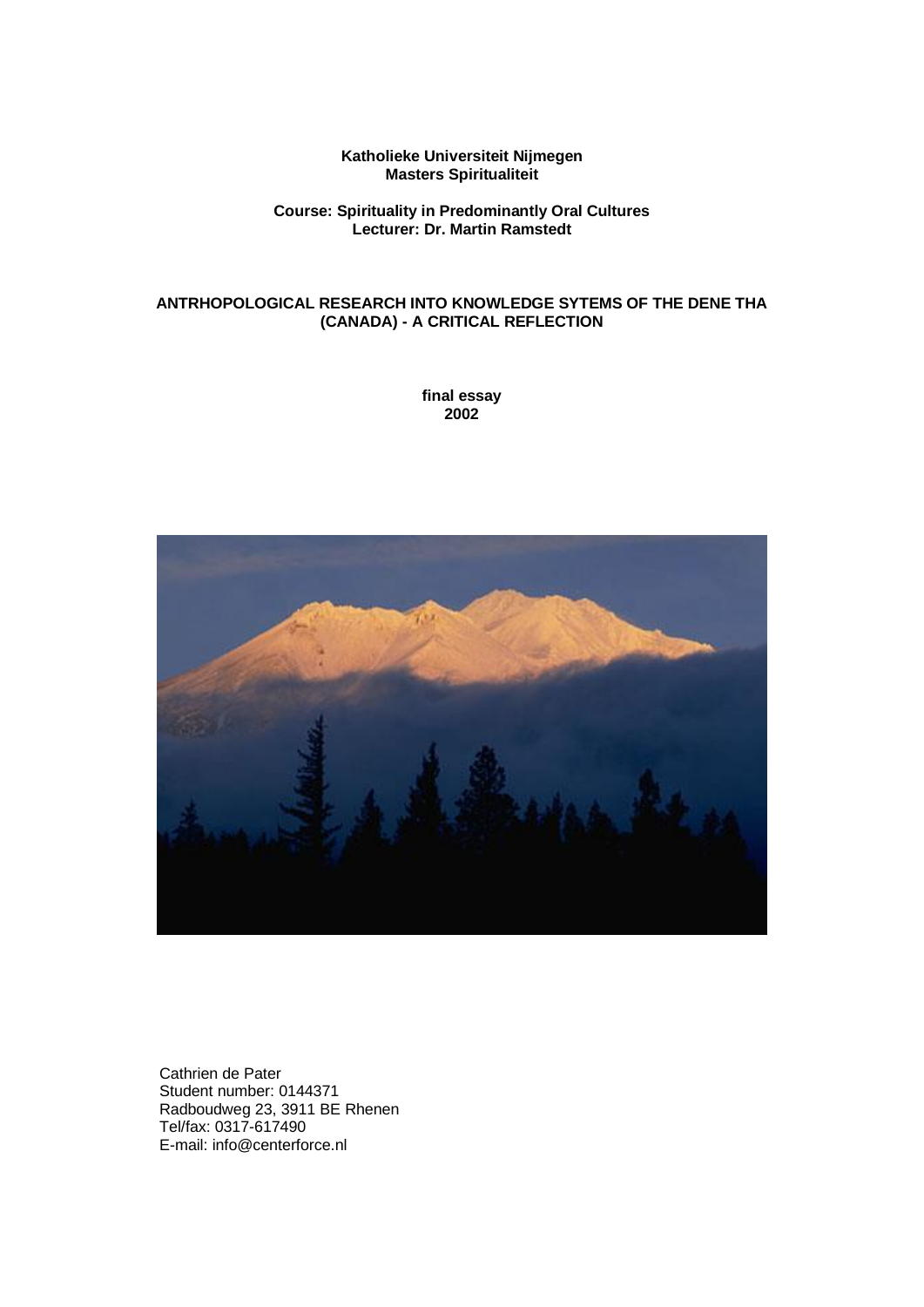*"When only two people are left on earth, one to sing and another to dance for him, this song will not become old but will remain fresh"*

**Nogha, Dene Tha Dreamer**

## **CONTENTS**

|                                        | Part 1. Introduction                                                                                                                                   |   |  |
|----------------------------------------|--------------------------------------------------------------------------------------------------------------------------------------------------------|---|--|
|                                        | Part 2. Afterlife, reincarnation, and the interaction between the indigenous and the christian belief<br>practices among the Dene Tha: Goulet's report |   |  |
|                                        |                                                                                                                                                        |   |  |
|                                        | General                                                                                                                                                |   |  |
|                                        | Journeys of the soul                                                                                                                                   |   |  |
| $\frac{2.1}{2.2}$<br>$\frac{2.3}{2.4}$ | Searching for a womb: souls being born again.                                                                                                          | 3 |  |
|                                        | When the drum and the rosary meet: how do indigenous and christian spiritual values go                                                                 |   |  |
|                                        | together among the Dene Tha?                                                                                                                           | 4 |  |
|                                        | Part 3. The two general questions                                                                                                                      | 6 |  |
| <u>3.1.</u>                            | How does the author represent the spiritual culture (s) he describes?                                                                                  | 6 |  |
| $\frac{3.2}{3.3}$                      | Are there any implicit or explicit value judgements discernable? If yes, what are they?                                                                | 7 |  |
|                                        | Do you consider the terms of our own tradition adequate for the description of the foreign                                                             |   |  |
|                                        | religious ideas, values and practices, which you are reading about?                                                                                    |   |  |
| $\frac{3.4}{3.5}$                      | Do our terms need redefining? To what extent is this possible?                                                                                         | 8 |  |
|                                        | What are the most difficult indigenous terms or concepts mentioned in the book that cannot                                                             |   |  |
|                                        | be easily expressed in Western terms or concepts?                                                                                                      | 8 |  |
|                                        | Part 4. Discussion and conclusions                                                                                                                     | 8 |  |
| 4.1.                                   | Are there any resemblances between the Dene Tha spiritual life and other belief systems                                                                |   |  |
|                                        | such as Buddhism, Hinduism, etc.?                                                                                                                      | 8 |  |
| $\frac{4.2}{4.3}$                      | Are indigenous spiritualities taken seriously in the interreligious dialogue?                                                                          | 8 |  |
|                                        | How does the research method of Goulet compare with the approaches discussed at the                                                                    |   |  |
|                                        | other sessions?                                                                                                                                        | 9 |  |

## **Acknowledgements**

I have followed this course including working on this essay with great pleasure. In spite of a rather chaotic start the sessions turned out to be highly instructive, inspiring, sometimes surprising, and certainly spiritually enriching. This I owe in the first place to the encouragement and guidance by the course lecturer, Dr. Ramstedt; secondly, to the dedicated participation of my group peers, Nienke Jellema-Fortuin, Joost Klep, and Miep Turken and thirdly, to the other students of the KUN Masters course on Spirituality. They are all thankfully remembered.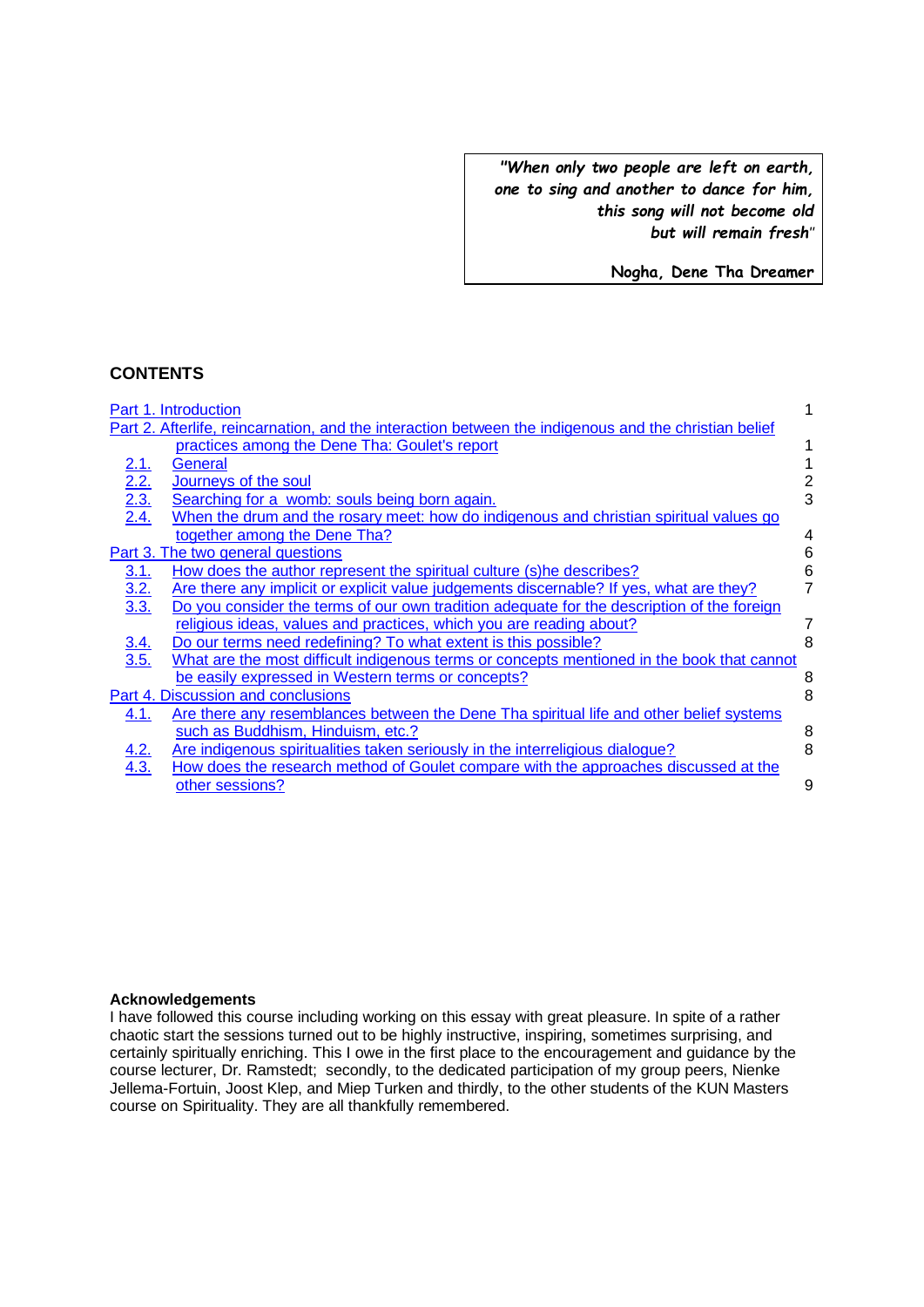## **1 Introduction**

This essay is based on a presentation given in a session on Tuesday 27 November 2001 within the framework of the course "Spirituality in Predominantly Oral Cultures" at the Nijmegen Catholic University imparted by Dr. Martin Ramstedt. The session was jointly prepared by a group of four students, i.e. Nienke Jellema-Fortuin, Joost Klep, Miep Turken, and myself. Together we presented Jean-Guy Goulet's publication about his anthropological research into the knowledge systems of the Dene Tha, a First Nation group in Canada who were christianised about a century ago but at the same time have retained their indigenous belief system (Goulet, 1998).

This essay reflects my part of the session, which deals with afterlife, reincarnation, and the interaction between the indigenous and the christian belief practices among the Dene Tha. While summarizing the chapters (Part 2), I highlight Goulet's frequent reflections on his own approach and methodology. I then go on to answer the two main questions for the course (Part 3):

- $\circ$  How does the author represent the spiritual culture (s) he describes? Are there any implicit or explicit value judgements discernable? If yes, what are they?
- $\circ$  Do you consider the terms of our own tradition adequate for the description of the foreign religious ideas, values and practices, which you are reading about?

In Part 4 I will discuss some common themes which arose from this session as well as from the other four sessions. Finally I will try to reach some conclusions.

## <span id="page-2-0"></span>**2 Afterlife, reincarnation, and the interaction between the indigenous and the christian belief practices among the Dene Tha: Goulet's report**

## **2.1 General**

This part deals with Chapters 6-8 of Goulet (1998), which represent my share in the session. In order to understand the context, here are a few words about the book as a whole.

Goulet carried out his research since 1979 and spent 12 years living with the Dene Tha on a 6 monthly basis. His main research question was 'How can I learn about the Dene Tha?' This question is important for us, too, when we meet Other people and want to learn about them. It also links in with the two general course questions above: Does the author apply any value judgements - implicit or explicit - to the culture he describes; and to what extent are our terms and definitions adequate to describe the religious values and practices of the Dene Tha? In his introduction, Goulet already answers the latter question in the negative. He is very aware of his own 'Euro-centred agenda' which might contort his perspective on the people he describes, and he deliberately seeks a methodology to avoid such bias: Not only he participates for many years in the Dene Tha life and makes great efforts to learn the language well, but also he follows them in their ideas about *experiential learning* and *true knowledge.* Throughout his research he reflects on this methodology, which results in a multi-layered report, namely on 1) his observations, experiences and direct research results; 2) the process and the difficulties he encounters in obtaining the information and applying his methodology; and 3) analyses, comparison with other studies in the same area, reflections and conclusions.

A few terms which are elaborated in the first chapters need explanation:

- *o experiential learning*: Not learning by instruction or textbooks, but by observation and experience - physically or by dreams and visions. The latter are just as real to the Dene Tha as physical learning. The medium of story-telling is used to guide one's thinking about a certain matter and to inform one's relationship with fellow Dene and animals.
- o *true knowledge*: knowledge obtained by experiential learning as opposed to knowledge from books, sermons and such ('second-hand information', they say).
- o *the 'other land':* is where the soul travels away from the body in dreams, visions, or after death while '*our land'* is the place where our body lives. Both lands are equally real to the Dene Tha.
- o *mind*: the seat of one's will, intellect and memory, an essential part of one's individuality which endures beyond one's particular incarnation. The mind resides transiently in one's *body*, and permanently in one's *soul (*or *spirit).*
- o *religion*: is not a concept known to the Dene Tha. See further [2.4](#page-5-0)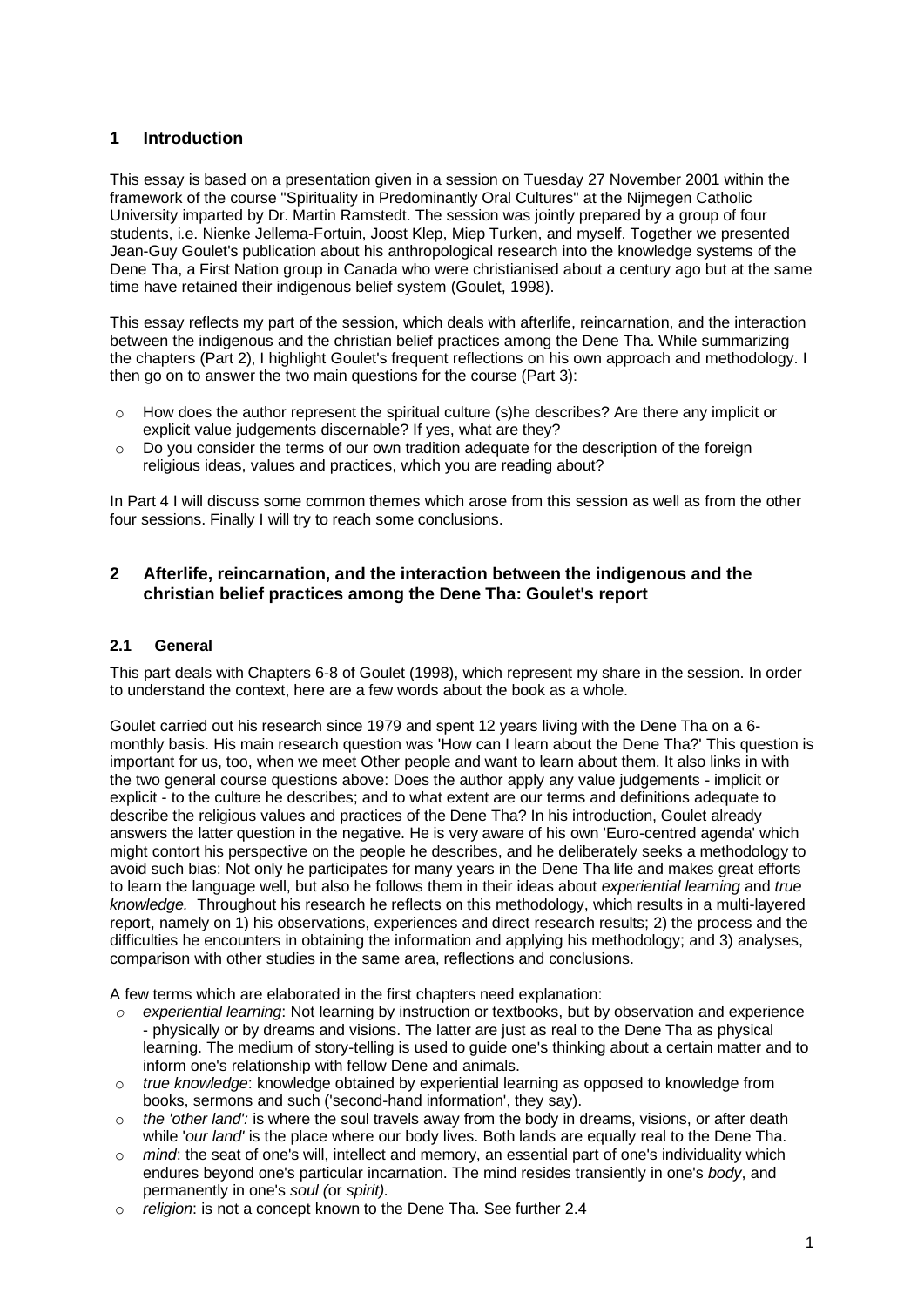## **2.2 Journeys of the soul<sup>1</sup>**

## *2.2.1. Dreams*

The Dene Tha all believe *('know')* that dreams are journeys of the soul in which it communicates with inhabitants of the other land and/or sees things unfolding in our land. They believe white men are 'illiterate' in this respect. Some people develop special qualities in dreaming; they are sometimes perplexed at the messages they get in dreams, but they know them for true. By dreaming they know where to find game etc., they are foretold things, and so dreams are a source of power, not only for 'dreamers' but also for ordinary individuals. When someone has a bad dream about a close family member it is usually meant for somebody else. So once, when somebody dreamt about a death in the school playground, everybody quickly took his/her children away.

## *2.2.2. Visits to the other land ('Near-death experiences')*

Across cultures there is a widespread association between depression and soul loss, particularly following the death of a close relative. There are many accounts of visits by relatives to their deceased in the other land. They are often told to go back to their own body and live on. One story is about Rose, a Kaska woman who had died but had come back to life after three days. She had seen her uncle in a fire when a voice told her to go back to earth and "tell the people to pray". Goulet met her briefly in 1984 at a large Tea Dance party in Fort Simpson. She had come as a last-minute replacement for Pope Paul John II whose plane could not land there because of fog, and a steady stream of Dene from all over the Northwest Territories and Alaska came to pay her respect.

## *2.2.3. Good and bad spirits: an example of "high-context - low context" cultural interaction*

Some Dene Tha distinguish between someone's 'bad spirit' which is always to do with death or warning and a 'good spirit' which is accompanied by light colour, pink, yellow or white, and always smiles. The distinction between good or bad seems to depend on the way people see things. Goulet's informer on this point gave him an example about John who was haunting his brother Henry, who saw John as a bad spirit. But the informer himself thought that John only wanted Henry to change his life. He ended: "It is very plain to see".

*At this point Goulet offers a bit of meta-communication: ".. very plain to see, because the work of interpretation is completed and unaccounted for. The resulting constellation of details is set in a precise gestalt. It is taken for granted". What the speaker assumes the researcher knows is that John had been frozen to death after drinking, and that Henry was hard on his way too. This is a typical example of "high-context" versus "low-context" cultural interaction: to the informer the story is clear in a few words, while the rest is assumed to be known to the researcher. A similar example was given in the 3rd session of our course on Aborigines.*

## *2.2.4. Visits by dead relatives*

There are similar stories about visits by dead relatives. If an Elder or a dreamer gets such a visit he puts out a flag at his house. Some dreams can be especially instructive and predictive. A dreamer was once told by his father in a dream to go to a heavy drinker and card player, talk three times to him, because he would then turn into a seer "who knows a lot". He did so and the guy indeed stopped drinking and became a seer. Dreamers and singers are not allowed to drink because as we saw, their 'minds would go away'. Some ordinary people also quit drinking after dreaming of warnings.

## *2.2.5. The prophetic or revelatory character of dreams*

In the last part of this chapter, Goulet analyses how dreams are constructed by the Dene Tha narrator: they are interpreted retrospectively as being revelatory or prophetic, and that interpretation is the result of a skilful social process. Accounts of dreams and visions are selectively constructed in a number of commonplace but crucial ways:

- $\circ$  They are given in intelligible language (in Dene Dháh). The dream teller often describes a voice instructing him/her to do this or that;
- $\circ$  They are often composed of images, themes and concepts that are familiar to the Dene;
- $\circ$  The themes are not at random but constitute a recognizable genre, frequently dealing with travelling to the other land or with encountering the dead, dying and soon to be reborn;

<sup>1</sup> Goulet 1998: 155-166 (Chapter 6 part 2)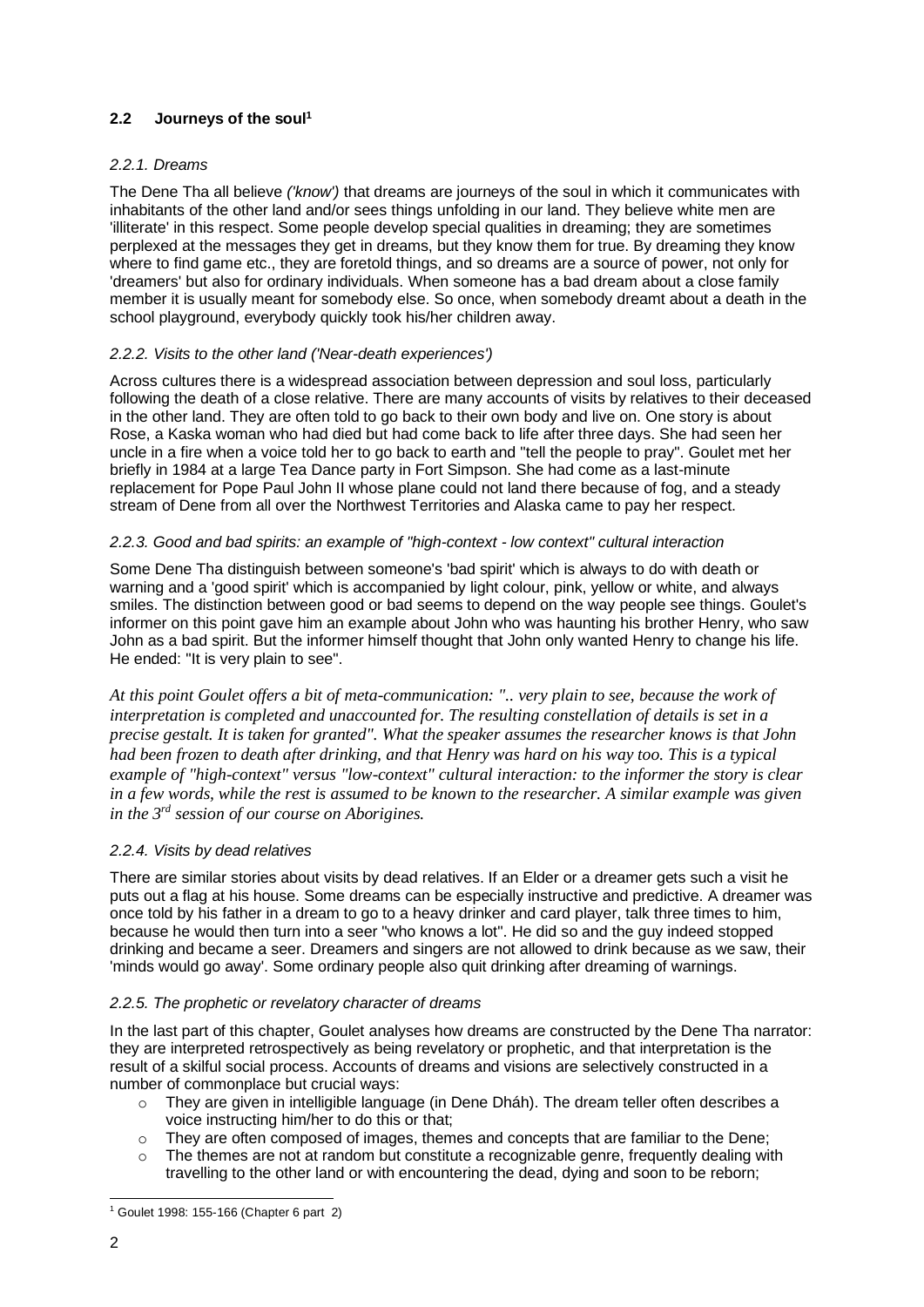$\circ$  The word 'perhaps' is typical of narration of dreams that appear to predict events to come. Predictions are not about the inevitable but about the probable. They can be read retrospectively in various ways. The same holds for healing ceremonies: they are considered effective because accounts of them are formulated retrospectively, not prospectively. *(the same was said in our lecture on Buddhism about forecasting in Asian countries last week)*

## **2.3 Searching for a womb: souls being born again.<sup>2</sup>**

Following death, people seek a woman's womb to be born again. This view is central to the Dene apprehension of themselves. However, views on reincarnation differ considerably from one Dene community to another: according to some, only people who did bad things would be born again; according to others, only those who could not find the path to heaven or who had not wanted to die in the first place would reincarnate. Ghosts of deceased people were commonly sighted. The Dene Tha do not use the word "reincarnation" but rather: "he or she was done (to us) again", or "made again".

## *2.3.1. Indications for rebirth*

Dene Tha recognise five possible indications that someone is being made again:

- $\circ$  annunciatory dreams: deceased persons telling the dreamer that he/she requests rebirth. Among the Dene Tha the request is made - if at all - before the woman is pregnant. The dreamer can be male or female.
- $\circ$  Visions of a deceased person, i.e. apparitions of deceased persons in broad daylight;
- $\circ$  Personality similarity: the reborn child is expected to manifest personality traits of the deceased person, e.g., stubbornness, quietness, etc.
- $\circ$  Waking recollections from past lives: the reborn child is expected to remember events from his/her past live;
- o Birthmarks referring to the past life, especially to the accident leading to its death.

## *2.3.2. Metonymic pattern of thought*

In discussing how the Dene Tha use these indications the author introduces the term *metonymic pattern of thought:* "The habit of seeing a simple happening as an aspect of a whole that caused it, even when that whole is but tacitly known" (Karla Poewe, 1994). Poewe distinguishes 3 aspects of metonymy: 1) *sign* ( A stands for B as part of the whole); 2) *index* (A indicates B); 3) *signal*: (A triggers or causes B). So when the Dene Tha see A (a birthmark or psychological characteristic of a child, say, grey hair at birth) they see it as a signal (caused by) B, reincarnation. The grey hair also serves as an index (A), since it indicates B, which triggered A in the first place. Metonym, therefore, is "..[a] vehicle that makes known personally a reality that is otherwise invisible and independent" (Poewe, 1994<sup>3</sup>).

## *2.3.3. Selection of mothers*

The Dene Tha say that deceased "come back to girls or women who are ready to have children" (before pregnancy). One can imagine that this view influences opinions on birth control. In the past 20 years a significant number of women have been sterilized, some of them without informed consent<sup>4</sup>. Other women use contraceptives. This has made a profound impact on the lives of the Dene. In two cases Goulet found opinions that the decreasing availability of adult women to have many children caused teenagers to become pregnant sooner. Parents would already be permissive to sexual activity of their youngsters, but perhaps their wish to allow relatives to be reborn gives it an added meaning.

#### *2.3.4. Process of identification*

Identification of someone as a reincarnated person is usually a gradual process. First some signs may occur, then suspicion arises and sometimes tests are made to confirm the suspicion. A crying baby was once given an onion; she ate it and was happy again. She turned out to be one of her father's deceased hunting partners who used to love onions. The reborn baby can be of the same or the opposite sex as the deceased. Once the previous identity of the child is known, he or she (the word for it is neutral in Dene Dháh) is addressed in the kinship terms of the previous personality. By so addressing the child and speaking to it about past events, adults teach a child a knowledge that is culturally defined as recollections of a past life. The child's construction of his or her social identity is

<sup>2</sup> Goulet, 1998: 167-192 (Chapter 7)

<sup>&</sup>lt;sup>3</sup> reference absent from my photocopies of Goulet's book.

<sup>4</sup> a big issue in many native communities in North America (my comment)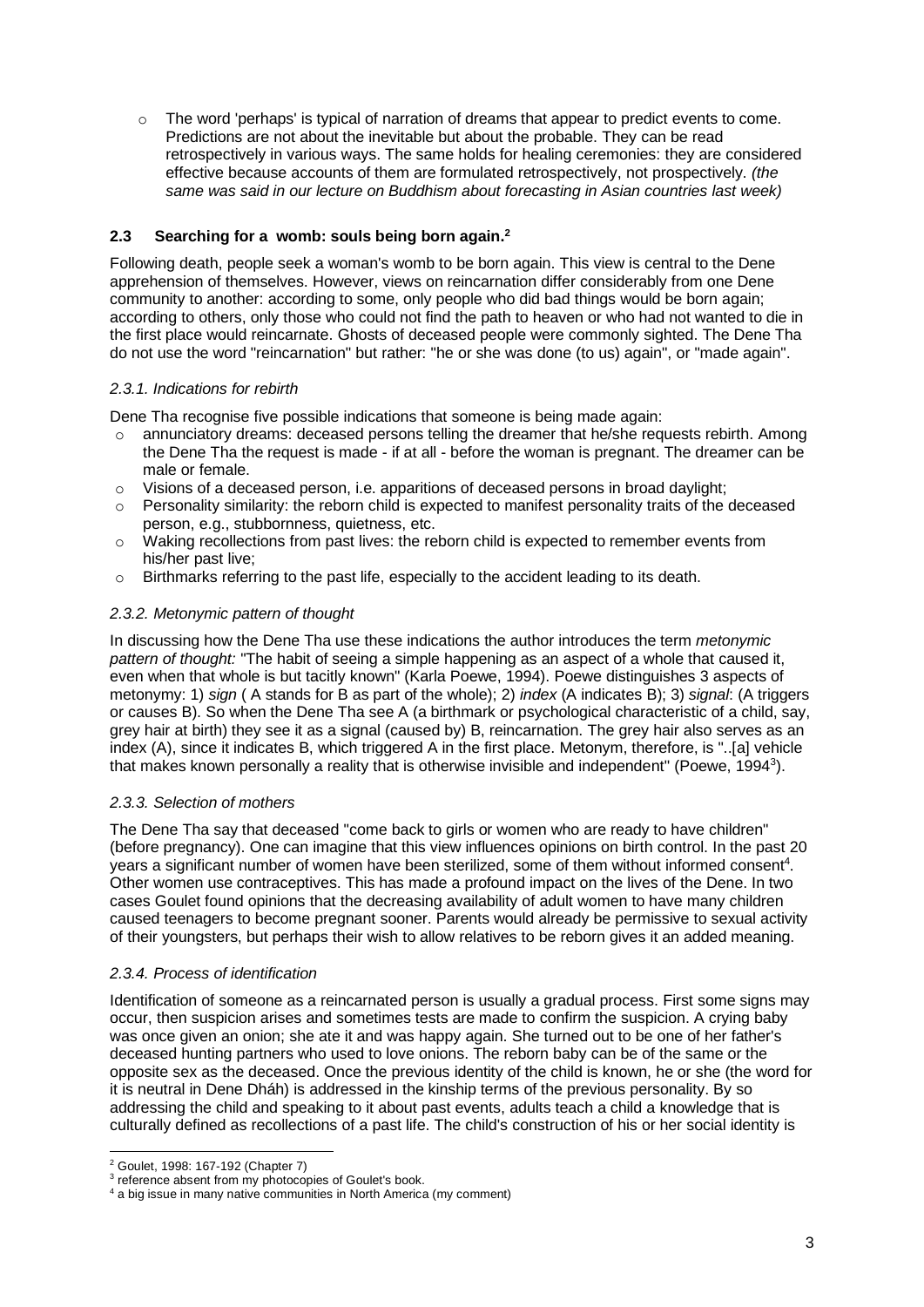then based on someone else's *true knowledge*, and the statements the child will eventually make concerning a previous life are based on information he or she has learned from people in his/her environment.

*The author here turns psychological, apparently not readily accepting the fact that those recollections may indeed be 'real'. Yet earlier in this chapter, he reports a vision he himself has experienced of Nancy, a girl who had been accidentally shot to death on a hunting party. He was not even in the reservation when it happened but in a congress in Ottawa. When he told about his vision after he had returned to the reservation he became aware of an emerging process of reciprocity. Dene Tha adults would offer him accounts of visions and interpretations of them in exchange.*

## *2.3.5. Self-identity and cross-sexual rebirth*

Although the reborn child is addressed in his/her previous kinship terms and is teased with reminiscences of past lives, (s)he is expected to behave and lead the life of her/his present sex. That means to eventually marry with an opposite-sex partner and have children. In a rare case when a reincarnate wanted to retain his perceived previous (female) sex, social pressure was applied to trigger his transformation into a heterosexual male with a complete personal identity.

## *2.3.6. Double presence of a reincarnated soul*

According to the Dene Tha, the soul of a child raised by parents as a reincarnated relative can at the same time be present in the child's body and in heaven, e.g. as an angel to whom they can pray. It took the author's informers a lot of difficulty to explain that concept to him. His persistent questioning was understood as being rude and unjustifiably mistrusting. It finally dawned on him that the Dene Tha believe that a deceased person can be at two places at the same time. "Things we cannot see we can believe to be true" they say.

*Goulet says: "..the task of communicating Dene Tha views can proceed only with the tacit acceptance of specific notions of personhood, agency, and powerfulness, which the Dene Tha leave unexamined when adopting the natural attitude, as they must if they are to carry on with their lives responsibly and effectively". We have to follow other people in their own experience world and thinking. He discards the suggestion of a reviewer of his manuscript to question the Dene Tha deeper on all these concepts in order to retrieve a more solid body of knowledge. He argues that that would not only take the knowledge out of its context but also do injustice to their concepts of learning (by experience, not by asking too much, that would be rude) and the requirement that one keeps for oneself certain things one learns. "The Dene (..) share a consistent body of attitude that leads each and every individual to careful consideration of life experience in the light of a long-standing oral tradition and of other stories by relatives and friends.*

## <span id="page-5-0"></span>**2.4 When the drum and the rosary meet: how do indigenous and christian spiritual values go together among the Dene Tha?<sup>5</sup>**

Nearly all Dene are Christians of one denomination or another, mostly Roman Catholic or Anglican. Christianisation started about a century ago. The Dene of today also live in a social context with numerous Western institutions: schools, hospitals, church etc. The question is: Were the missionaries able to change Dene moral concepts and abolish Dene spiritual values? The author reports various findings to set up his argument.

First he records the story of the oldest head dreamer, Alexis Seniantha, on how he became a dreamer (on the dreamer's request). Alexis describes visions in which he found himself standing on a wooden cross. Many things happened to him, all coming from the Dene tradition. At one point he was taught where to find a moose to hunt. He was thereby told: "by this sign you will know", meaning a crucifix that Alexis always carried in his pocket. In other words, two roots: christian symbols transformed into an over-all Dene Tha context. The fact that Alexis experienced the cross himself in a vision - true knowledge - sharply distinguishes him from a priest who gets his knowledge from the Bible. "Alexis is a dreamer for whom Christ is real in a sense that missionaries never anticipated".

<sup>5</sup> Goulet,1998: 193-222 (Chapter 8)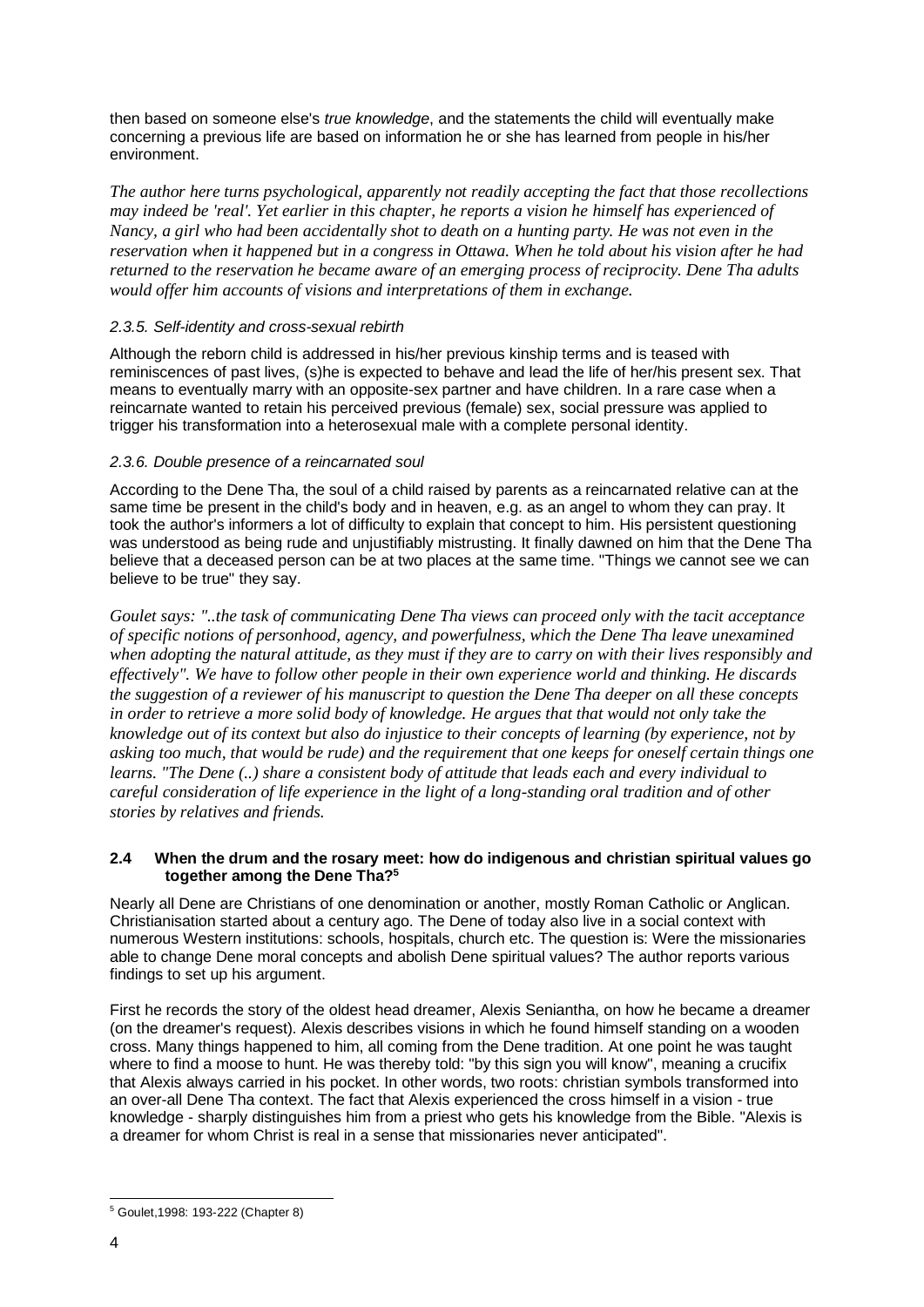#### *2.4.1. A historical prophetic tradition*

Secondly, Goulet examines the history of prophets and dreamers. When he first arrived in Chateh, people identified 5 dreamers in their community (including Alexis). They were all men; there were also women 'who had songs and dreams but no drums"; however, in the early 1980s such a woman 'prophet' had started training 12 girls as drummers which had not been done before. There was a current prophecy that in future there would be only female prophets. Prophets in the past are clearly remembered in Dene Tha oral tradition, as well as their songs, visions, prophesies and teachings, although apparently little of them has been recorded by white foreigners. In the 1930s, the dreamer Nogha (Alexis' predecessor) foresaw that the land of the Dene Tha would be overtaken by whites in search of oil, that they would have to live on a reservation, that parents would consider their children as 'numbers and not as children': eschatological themes. He also said that "This Earth is large but we pray for the whole Earth. When we go to the Tea Dance circle then we pray, just like the priest offers communion. This message is not just for this one place but for the whole world. I hope it will help all" *(I like this especially, and also the following beautiful quotation):* "When only two people are left on earth, one to sing and another to dance for him, this song will not become old but will remain fresh". Nogha was also integrating christian elements in his teachings. He recommended to use the rosary alongside with offering tobacco to the fire. Other researchers have observed that the Dene Tha while integrating christian symbols, did not always use or interpret them in the same way as the priests. They would place a rosary on the upwind side of a gathering to part and clear away approaching rain clouds. In their contacts with missionaries Dene Tha prophets clearly took advantage of what they saw as new sources of power which complemented rather than supplanted their own practices.

## *2.4.2. The prayer of priests and prophets*

Thirdly, Goulet examines the way in which the Dene Tha compare the two religious domains of dreamers and priests with each other. He reports a dream in which Nogha and a well-respected Father typically stand side by side in heaven. The Dene Tha make a sharp distinction between dreamers who learn - and know God - through dreams and visions, and priests who learn by books. They however do not antagonise them. Today, both the dreamer and the priest officiate at public ceremonies in which they pray, either in the church or at the Tea Dance circle. The Dene Tha refer to three types of prayer:

- o 'prayer in the way of the Dene' (at the Tea Dance);
- o 'prayer in the way of the priest' (Mass in church);and
- $\circ$  'prayer in the way of the white man' (by missionaries from other denominations).

According to Helm (1994)<sup>6</sup>, the Roman Catholic tradition has apparently integrated much more with the Dene Tha way of life than protestant traditions. Only one protestant missionary group, the Oblates, had learnt the Dene languages and spent their lives in daily interaction with the Dene, other white residents including government agents had only superficial interaction with the Dene peoples.

Symbols have been exchanged in two ways: The cross, crucifix and the rosary are prominently present in the Tea Dance while Dene art (with animal pelts, beadwork, wood and stone carvings) was used for christian symbols. A large painting of the Tea Dance adorns the wall behind the church altar in Chateh.

## *2.4.3. Prayers to God*

Dreamers and priests both pray to God, but in the author's view the meaning of these terms differs greatly although the Dene Tha and missionaries may not actually be aware of these differences. The Dene Tha know of a heroic figure named "He went around the edge", who made human life possible in ancient times by killing the animal monsters who preyed on humans. "He put things straight on earth" and that's why they call him God. They link the beads of the rosary with the Son of God: "Each large bead represents a place where [he] came to earth. He walked along the earth and then went back to heaven. He did this many times. The small beads represent his tracks on earth".

Do the Dene Tha interpret prayers in the same way as the missionaries? This is still an open question. Various dreams are reported in which it is either prophesied that the Dene way of prayer (around the fire, with prophets, flags, and tobacco) will endure, or that it will vanish and be replaced by the missionaries' way of praying. As there are less and less priests among the Northern native communities these days, the former prophesy gives better hope.

<sup>&</sup>lt;sup>6</sup> reference absent from my photocopies of Goulet's book.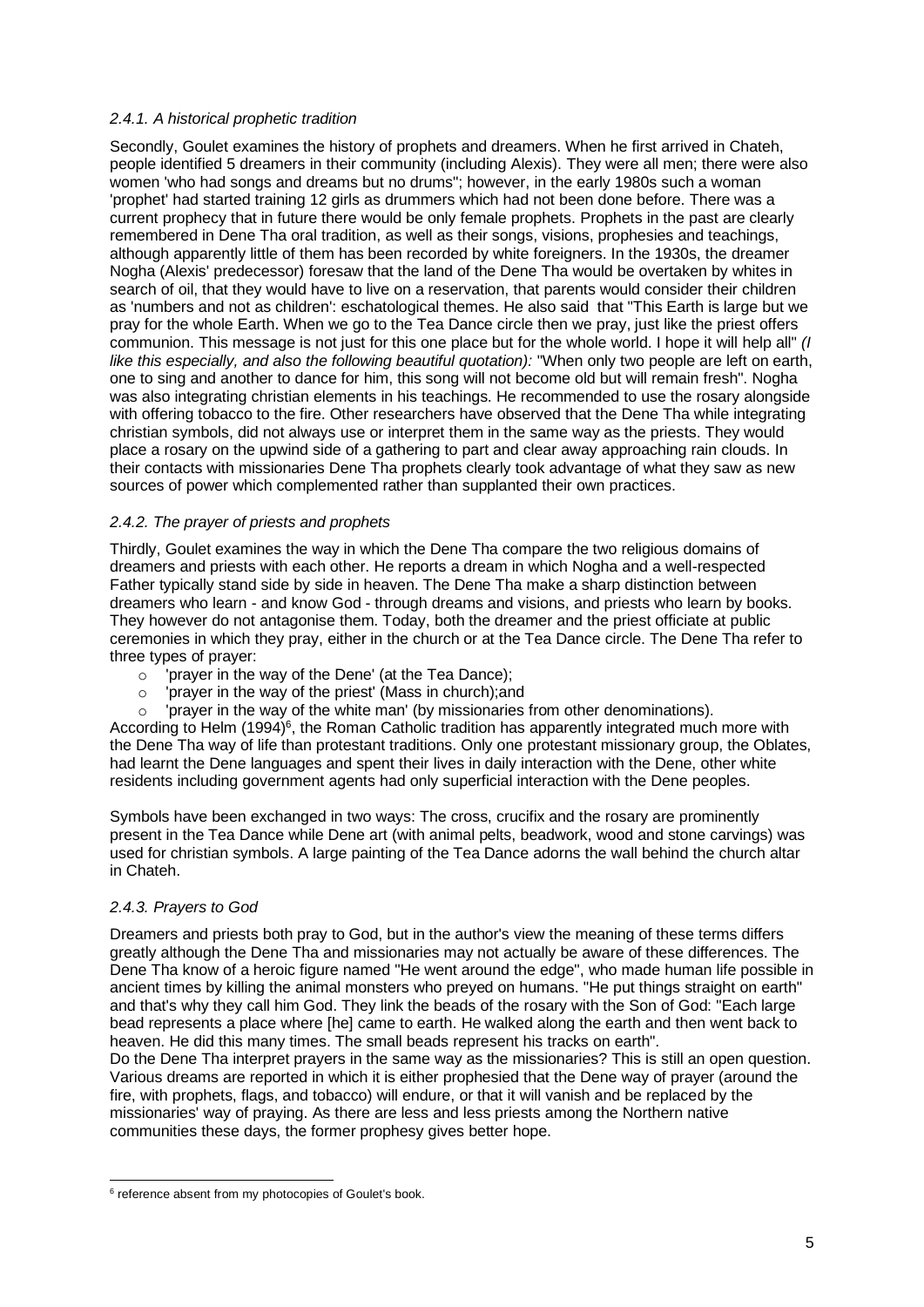#### *2.4.4. Religious dualism?*

In this section Goulet tries to describe and analyse how the relationship between the two traditions, the indigenous and the Roman Catholic, is constituted in the lives of the Dene Tha of Chateh today. He had earlier argued that the two distinct traditions were socially available and meaningful to the Dene Tha, much in the line of Jacques Rousseau's hypothesis of 'religious dualism' (Rousseau 1953 in Goulet, 1998<sup>7</sup>): "the two religions walk in parallel direction in the same individual, without the one penetrating the other". After a review of accounts from elsewhere which supporting or criticized Rousseau's view, he concludes that the hypothesis does not hold ground if seen in a too simplified way. Madeleine and Jacques Rousseau supported their thesis by describing the burial given to Joseph Gunner, an old Cree catechist: his grave was surrounded by a fence carrying a cross while Cree symbols were placed outside the fence. They concluded that inside the enclosure a Christian burial took place, and outside, a pagan one. But Goulet does not agree as long as this is not confirmed by a Cree interpretation of the burial site. In Chateh, crosses at burial sites are placed there so that the dead person can seize their arms and pull himself or herself up, the initial step onto the path to heaven or to a woman to be 'made again'.

So Goulet considers the Native interpretation indispensable for our understanding of how the two believe systems interact. We must ask what makes so many Native populations so impervious to the key tenets of Christian doctrine; how Jesus and heaven have been 'indigenised' and made consistent with their own world view. We must identify what exactly it is that individuals embrace of the Christian doctrine and practices. The Dene could never be convinced that they were sinful by nature and that they could only be saved by professing their faith in Christ. Other groups would not accept hell and judgement and punishment in the hereafter. They cannot be easily convinced either, because the missionaries only have the Bible and the church's tradition at hand, while individuals from the Dene and other Native groups can say that they have talked with Jesus himself, e.g. about a reincarnated daughter. Goulet therefore came back on his earlier view of religious dualism as two independent streams within one Dene individual: the Dene Tha have deeply reinterpreted Christian symbols and practices and apply them within a single aboriginal worldview and ethos, which has not changed much from before although it is modified by their exposure to Christianity.

The challenge is - Goulet concludes - to depict and comprehend a local-global historical encounter, one in which local actors (Dene Tha) and newcomers (missionaries) seek to engage each other in each other's worlds. It is not to grasp and understand a discrete and primordial Dene Tha religion without considering the christian influence on it (as is sometimes done); but rather to examine the outcome of 'processes of invention and transformation" - or the lack thereof - "arising from exogenous cultural transfers and the politico-economic contexts in which they were and are embedded" (Brightman, 1995:522 in Goulet, 1998<sup>8</sup>).

*In our 3rd session on Aborigines we discussed the 'loss of* nomos'*, i.e. worldview and connected values that gives meaning to life. Peter L. Berger argued that many indigenous societies which have been submitted to an unsuccessful process of modernization suffered from loss of nomos, resulting in increased poverty, alcoholism and violence. It was mentioned that religion can be a safeguard against this loss of nomos. Unfortunately Goulet does not discuss this subject, but loss of nomos is clearly evident in the Dena Tha society. It would be interesting to know to what degree both the indigenous and the christian tradition have contributed to hold the Dene Tha socially and morally together.*

## <span id="page-7-0"></span>**3 The two general questions**

## **3.1 How does the author represent the spiritual culture (s)he describes?**

The author describes the Dene Tha culture with great respect and what I would call 'involved detachment'. He has gone a long way to integrate himself with the Dene Tha life and follow the Dene Tha way of learning ('experiential learning') and values. He is successful in their view, experiencing visions and dreams himself, and this helps him interacting to a deeper extent with his hosts. He has also engrained himself in some of their 'power plays', e.g. when he is accused by healers that he upsets the power balance between them. In order to restore the balance, he had to visit all

<sup>&</sup>lt;sup>7</sup> reference absent from my photocopies of Goulet's book

<sup>8</sup> *idem*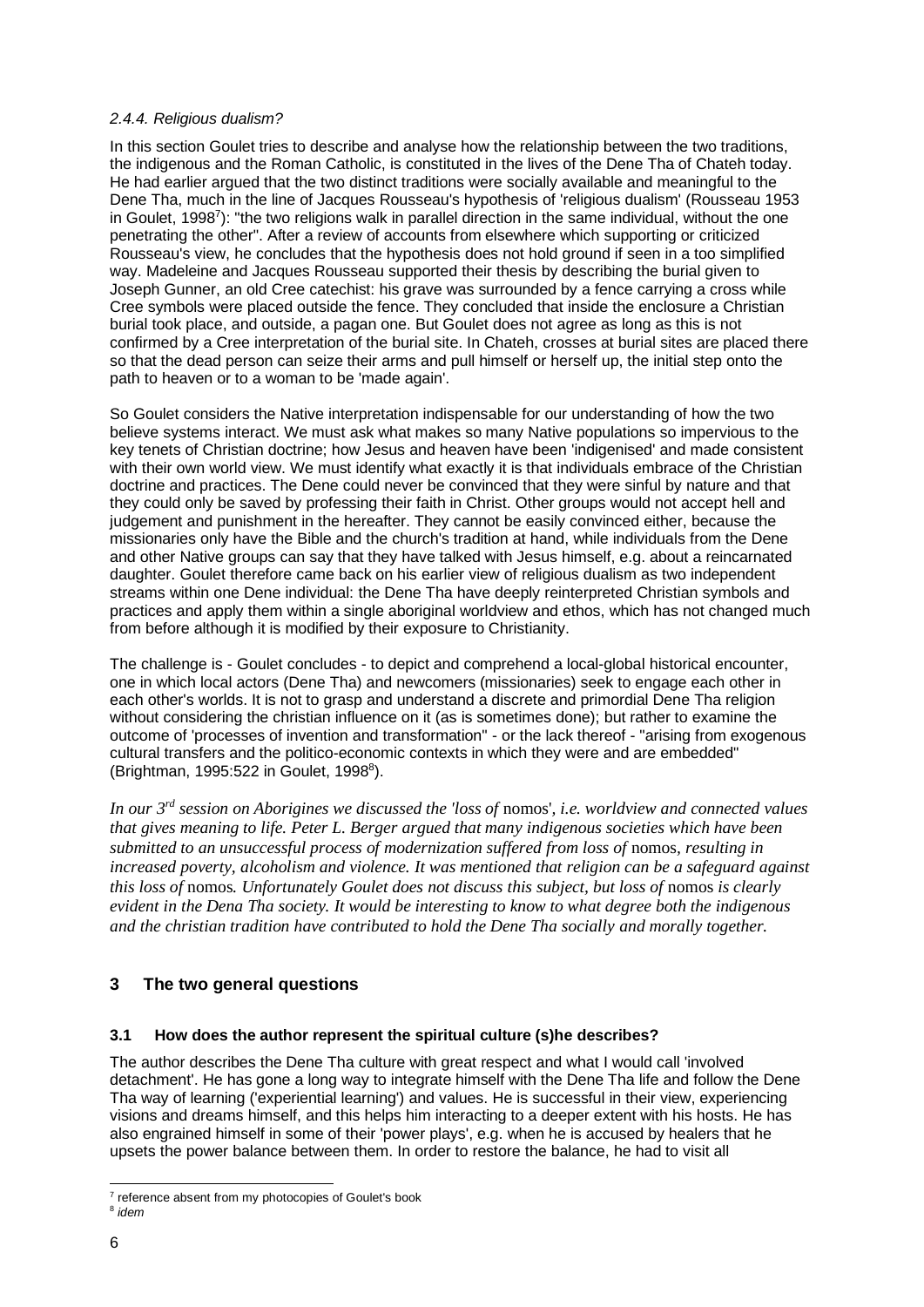personalities in the community, also the less pleasant ones. This and other cases (e.g. when he thinks he is assaulted by young drunks, or when he brings a Dene girl back from the Ottawa underworld) make it clear that his courage is often challenged, but he survives (and uses the lessons for his research). He does not make this aspect explicit but in a society where experience by body and mind is so important, it must have counted. Aside from having respect for the Dene Tha, and observing their codes of conduct, he must have created a certain respect for himself as a person in return, in order to be accepted.

Goulet also goes a long way to avoid the 'Euro-Canadian bias' in describing the Dene Tha's 'religion'. In the first place he states that one cannot describe 'religion' when the Dene Tha do not know such a concept. They do have propositions and behaviour that outsiders would call religious or mystical, but he decided not to categorise them beforehand and follow as far as possible the Dene Tha in *their* constitution of social phenomena. He finds the ethnomethodological method well fit for this approach (Goulet 1998:xxxix-xl). At the end (Goulet 1998:220-221) makes a plea for the Dene Tha to consider their spiritual practices on their own merits and not as a pure merger of indigenous and christian currents. Here, too, he goes farther than most authors he discusses, in that he gives the Dene Tha an active, adult role and not that of a passive 'undergoer' of missionary or indigenous-mystic influences.

## **3.2 Are there any implicit or explicit value judgments discernable? If yes, what are they?**

Goulet maintains a 'neutral' position and refrains from directly stating whether practices are 'good' or 'bad'. On the other hand, he remains a detached researcher and as such, I found two places in 'my' chapters where he gives implicit value judgements:

- $\circ$  In Chapter 7 (Goulet 1998:178, 186) he describes how a child constitutes his/her selfidentification as a reincarnated soul. The child's recollection of events in the past life is one of the criteria for the Dene Tha to determine that the child is indeed the reincarnated soul of this or that person. Goulet states that the child's relatives, once they suspect that the child is a reincarnated soul, address it in its old kinship terms, and tease it with reminiscences of its past life, which the child in due course would internalise and reproduce as its own knowledge. Here the author clearly does not take for granted that the child's recollections might be 'real' and hence, that such a thing as reincarnation would exist. While not explicitly doubting or rejecting this possibility, he in any case offers a Western 'psychological' explanation without being too open on his own stand in this.
- $\circ$  The same holds even less explicitly for his explanation of retrospective interpretation of prophesies and predictions in dreams and visions in Chapter 8.

Although Goulet is certainly not a hard-core positivist anthropologist, and although he goes very far in participating in the culture he investigates, even to the point of having waking dreams and visions himself, he still remains in a way 'detached on the edge between cultures'. Which is no disaster, though).

#### **3.3 Do you consider the terms of our own tradition adequate for the description of the foreign religious ideas, values and practices, which you are reading about?**

## What is 'our own tradition?'

If we understand it to be the Western-christian framework of knowledge until, say, the last decennia of the 20<sup>th</sup> century, then it would not be adequate to describe the Dene Tha traditions without further explanation. On the other hand, only using the Den Tha terms would make a descriptive account incomprehensible. Authors are therefore always compelled to explain and 'translate' terms and concepts in addition to their methodology. Maybe that's why introductions are always so lengthy. Goulet (1998:xxv-xxvi) explains for instance why we should not set out to describe the Dene Tha *religion* as such: it misrepresents Dene Tha ways of knowing, thinking and living. He goes on to describe how he went about to avoid the 'Euro centric agenda' and follow the Dene Tha way; see [3.1](#page-7-0)

As for specific *terms* in 'my' chapters I did not come across very unusual terms, the less so if one accepts *spirit haunting*, *reincarnation* (*'rebirth'*), *'dreamers'* and *'prophets'* as part of our Western body of knowledge. We too have terms for spirits or ghosts of dead persons, prophetic dreams, and being reborn (called being 'made again' or 'done again' by the Dene Tha). These terms are not completely alien to us, although we have to be careful to understand them in the Dene Tha context and not translate them too easily into our concepts. The author's use of the terms *'made again'* or *'done again'* instead of *'reincarnation'* (which the Dene Tha do not use) is therefore very appropriate to warn us that the Dene Tha idea of reincarnation is different from our ideas.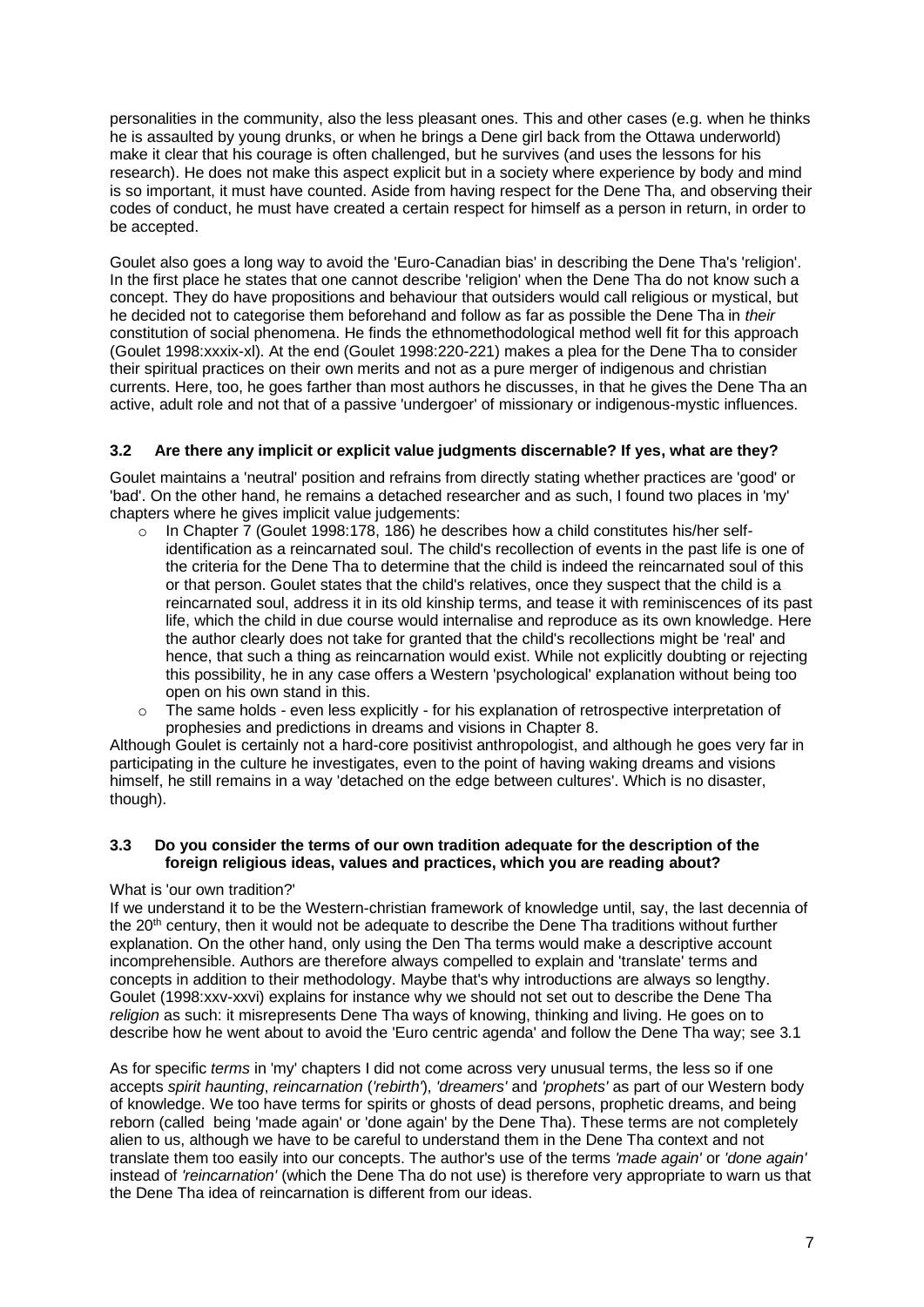## **3.4 Do our terms need redefining? To what extent is this possible?**

See 3.3. It is perhaps not the terms which need to be redefined but warnings about cautious interpretation of them which should not be omitted. We need to position ourselves in the Dene Tha reality of life when we hear an account about their practices, dreams, prayers, etc. For instance, when a Dene Tha 'prays' (s)he does something very different from praying in a christian sense, but in both cases it refers to a personal interaction with the supernatural. So the term can stay. When the concept is too far away from ours, e.g. *'the other land'* (a real world for the Dene Tha as opposed to our idealised 'heaven'), and when it has no appropriate equivalent in English I think it is better to use the original term.

Since I don't speak Dene Dháh I can only give an example from Nepal where I used to live. The Nepalese (& Hindi) word *'puja'* is hardly translatable ('worship' comes nearest but lacks the combined feelings of reverence and matter-of-factness of the original word). So are certain kinship terms, e.g. *'didi'* (elder sister), *'bahini'* (younger sister) etc. A *'didi'* is loved and respected for her being older and the term is also used for female non-relatives, known or unknown to the speaker (I was always called 'didi' by my colleagues and people underway). I found that *'bahini'* was used much in the same way as '*zusje'* in Dutch with all the connotations of fondness and a tinge of soft-teasing belittlement.

#### **3.5 What are the most difficult indigenous terms or concepts mentioned in the book that cannot be easily expressed in Western terms or concepts?**

The only really confusing term I came across is *'superstition people'*, an expression the Dene Tha use for a person *'who knows an animal'* (Goulet 1998:187), i.e. someone who can help getting souls reborn through their animal helpers. The term is only cursorily used in Goulet's story and explained on the spot.

The most intriguing concept in 'my' chapters is that in the Dene worldview a soul can be at two places at one time, both as an 'angel' in the other land ('people of heaven') and a reincarnated soul on earth (Goulet 1998: 186-192). Accidentally (?) the concept appears in connection with an example which features the aforementioned '*superstition people'* .

# **4 Discussion and conclusions**

#### **4.1 Are there any resemblances between the Dene Tha spiritual life and other belief systems such as Buddhism, Hinduism, etc.?**

It goes too far to present a broad analysis here. A few items were mentioned in the discussion:

- $\circ$  reincarnation of souls also present in Hinduism and Buddhism although in a different context;
- $\circ$  karma, or at least the idea that one's way of living and morality reflects on one's afterlife options (heaven or rebirth)
- o shamanism came back in the session on Winti
- $\circ$  the concept of power or life force (not discussed above but present in other chapters): came back in the session on Subud; elsewhere widely known as prana, chi, ki, etc., but also reinterpreted by modern Western authors such as Hans Andeweg (1999) and Marco Pogačnik (1997, 2000)

## **4.2 Are indigenous spiritualities taken seriously in the interreligious dialogue?**

In the first session it was mentioned that indigenous spiritualities are not yet fully recognized in the arena of interreligious dialogue. This may very well be true. My own experience is limited but mixed. As a tropical forester I have come across a good many cases of interaction between 'established' parts of society and 'indigenous' or 'tribal' groups, mainly in Asia. Although religion was hardly ever on the agenda (to my regret) I can confirm that in most of these cases a sense of superiority on the part of the 'established' party prevailed. However, there are tendencies to the reverse. Especially in the field of forestry and biodiversity conservation, indigenous peoples have taken an unmistakable place in research as well as at the international conference tables. One of the sub-articles of the Convention on the Conservation of Biological Diversity (CBD) deals exclusively with the rights of indigenous peoples. The Harvard University 'Religions of the World and Ecology' project has included Indigenous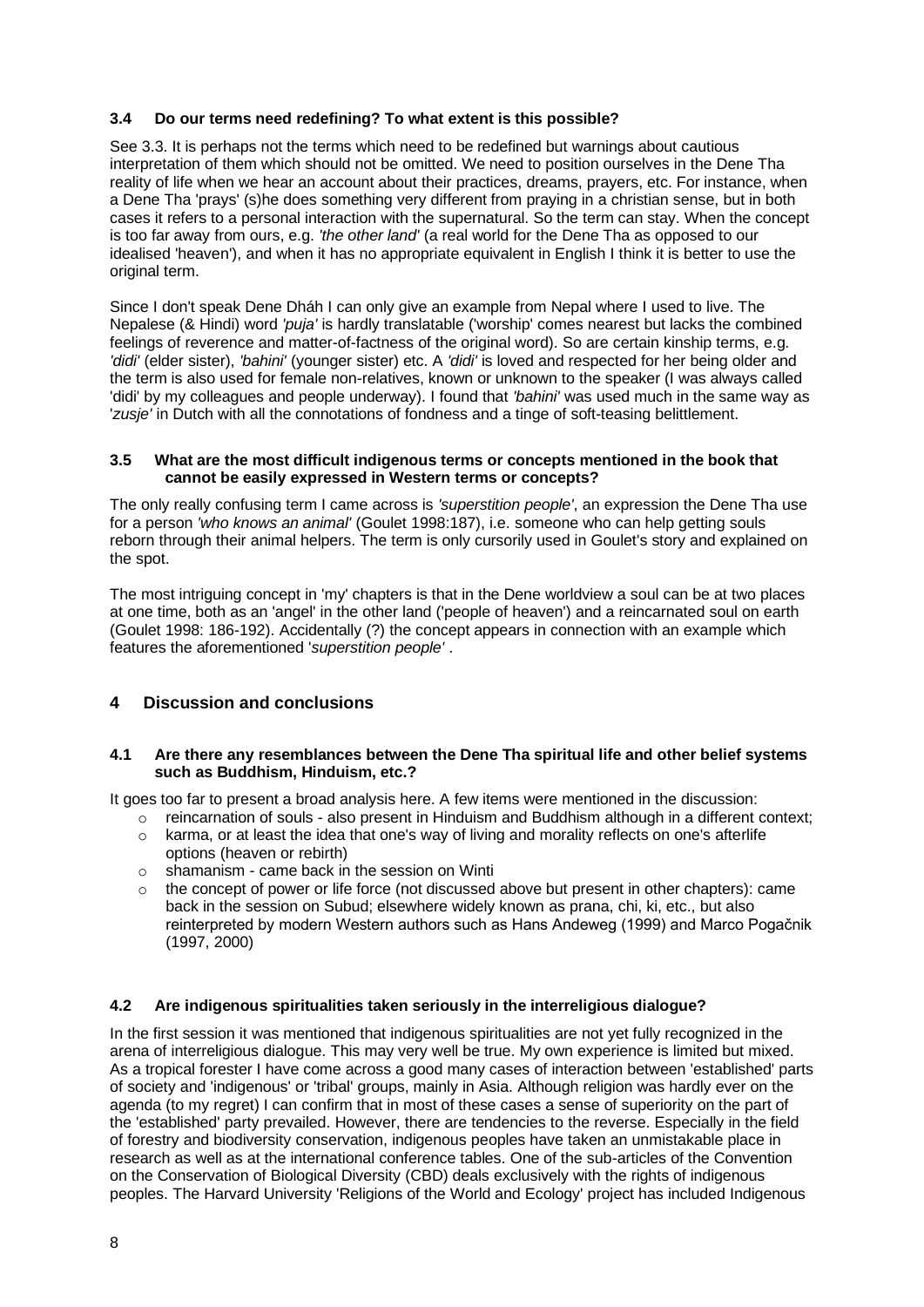Traditions as one of the ten world religions discussed in relation to ecology in a series of conferences from 1997 to 1999<sup>9</sup>. Although the reality is still far from ideal<sup>10</sup>, the voice of indigenous peoples can no longer be ignored.

#### **4.3 How does the research method of Goulet compare with the approaches discussed at the other sessions?**

*Evans-Pritchard and the Azande in Central Africa (2nd session)*: Evans-Pritchard studied 'witchcraft, oracles and magic' among the Azande in the 1930s. He drew on Lévy-Brühl's theory about 'primitive people' and the 'law on participation' to make sense of the Azande. However, he did not describe *all* their rituals, neither did he deeply question his own basic assumptions. For instance, he applied his own Western concept of 'witchcraft' to his observations of the Azande, and jumped into interpretations before he got the whole picture. Although he did try to participate in the Azande way of life (as he did with the Nuer), he was compelled to live outside the community since they saw him as a superior (Evans-Pritchard, 1940 in Kloos, 1991).

*Deborah Bird Rose and the Australian Aborigines (3rd session):* Mrs. Rose stayed with the Aborigines of Yarralin for two years to do anthropological field studies. She learned the language (Kriol) and was deeply involved in the social and political concerns of the Yarralin community. Women and men had separate domains of knowledge, and her own learning followed that division. From the men she learned verbal stories and explanations, and from the women she learned 'by doing'. Whether Mrs. Rose herself questioned her own assumptions was not discussed. She gave a quite respectful picture of the Dreamtime mythology and belief system of the Aborigines, and above all, their intimate relationship with the land. We may conclude that she was very much involved in Aboriginal affairs, but still as an outsider.

*Subud: Javanese Mysticism (5th session):* Here we see a reversion of roles: we do not need to 'study' this movement to know its contents; they themselves reveal their message through books, websites and personal contact. The group for this session interviewed three members of Subud. However, the Subud teachings are such that one has to participate in their sessions in order to really understand them. And that is not possible without a lot of personal involvement and at least three months of preparation<sup>11</sup>.

*Winti (6<sup>th</sup> session):* Here, too, the movement is present in the Netherlands. And moreover, one of the group members *has* participated in a winti session! It was suggested in the discussion that much more research should be dedicated to Winti. The difficulty is that we do not have sufficient concepts and terms that do justice to what Winti is (e.g. 'bezetenheid' (possession') 'does not have the positive connotation it has for Winti practitioners).

Conclusion: *Goulet* is 'at the end of the line' of the 'classical' anthropologists: he spent 8 years on field work and participated intensively with the Dene Tha. He also reflects extensively about his methodology and his own basic assumptions - see [2](#page-2-0) Moreover, contrary to many of his fellows, he is not afraid to admit that he himself does have dreams and visions too, and he describes them openly in his publications. On the other hand he is not a member of the Dene Tha community and there is a limit to his involvement - perhaps necessary in order to reflect professionally on his observations. In the last two sessions we encountered spiritual movements without the medium of anthropological research. The line is drawn further and the limit is passed, we relate directly to the keepers of the tradition, and in the end we participate ourselves.

## **References**

<sup>9</sup> the proceedings have just been published, see http://environment.harvard.edu/religion/education/pub/book\_series/indeco.html. <sup>10</sup> see for instance van Leeuwen's inventory of endeavours to integrate indigenous and formal knowledge in international cooperation projects on sustainable forest management (van Leeuwen, 1998).

<sup>&</sup>lt;sup>11</sup> Personally I have not attended a Subud 'latihan' ritual but I did participate in apparently very similar sessions: the 'Kundalini sessions" led by the English aikido teacher Terry Ezra in Birkenhead, UK (www.komyokan.aikido.co.uk). His use of the term "Kundalini" is probably not correct. Through music and guided meditation which evoke free body movement, a connection is made between the individual 'ki' energy with the 'universal energy' which I understand is quite similar to the Life Force in the Subud perception (www.subud.nl/introductie.htm).